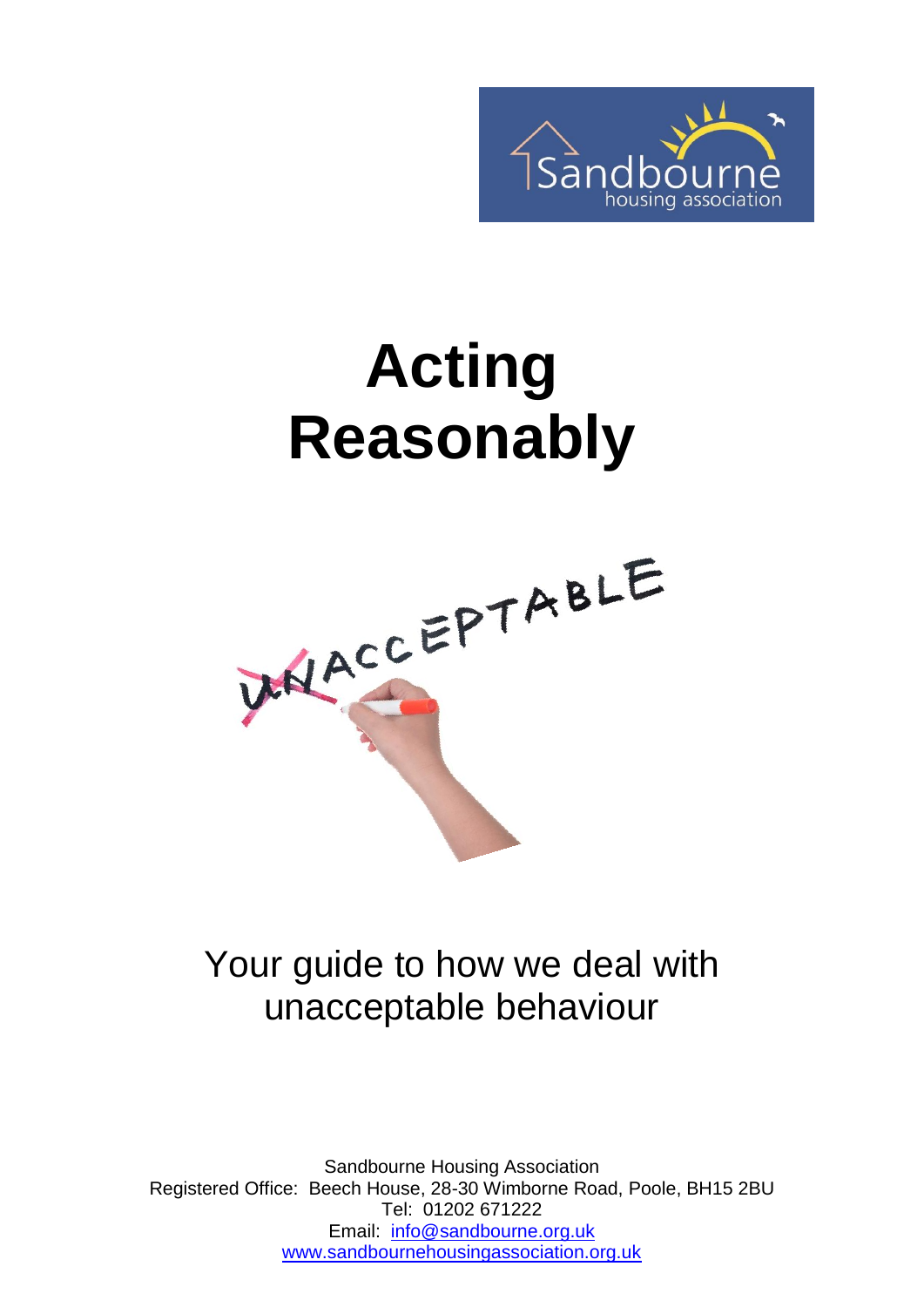## **Why do we have this approach?**

This booklet sets out Sandbourne Housing Association's approach when responding to people whose actions or behaviour are deemed to be unacceptable to Sandbourne and/or our contractors. Generally, most issues, enquiries and complaints are dealt with in a straightforward manner and we are able to provide a service or resolve an issue when it is reported to us.

In a minority of cases, however, people can behave in a way that impedes how we deliver our services or investigate a complaint and this can cause a significant resource issue for us.

Unreasonable behaviour may include being overly persistent by frequently requesting information, repeatedly contacting staff without giving them a chance to respond, or being abusive towards staff or contractors.

We have, therefore, developed this approach to make sure that we deal fairly, consistently and appropriately with people whose actions or behaviour are considered to be unacceptable.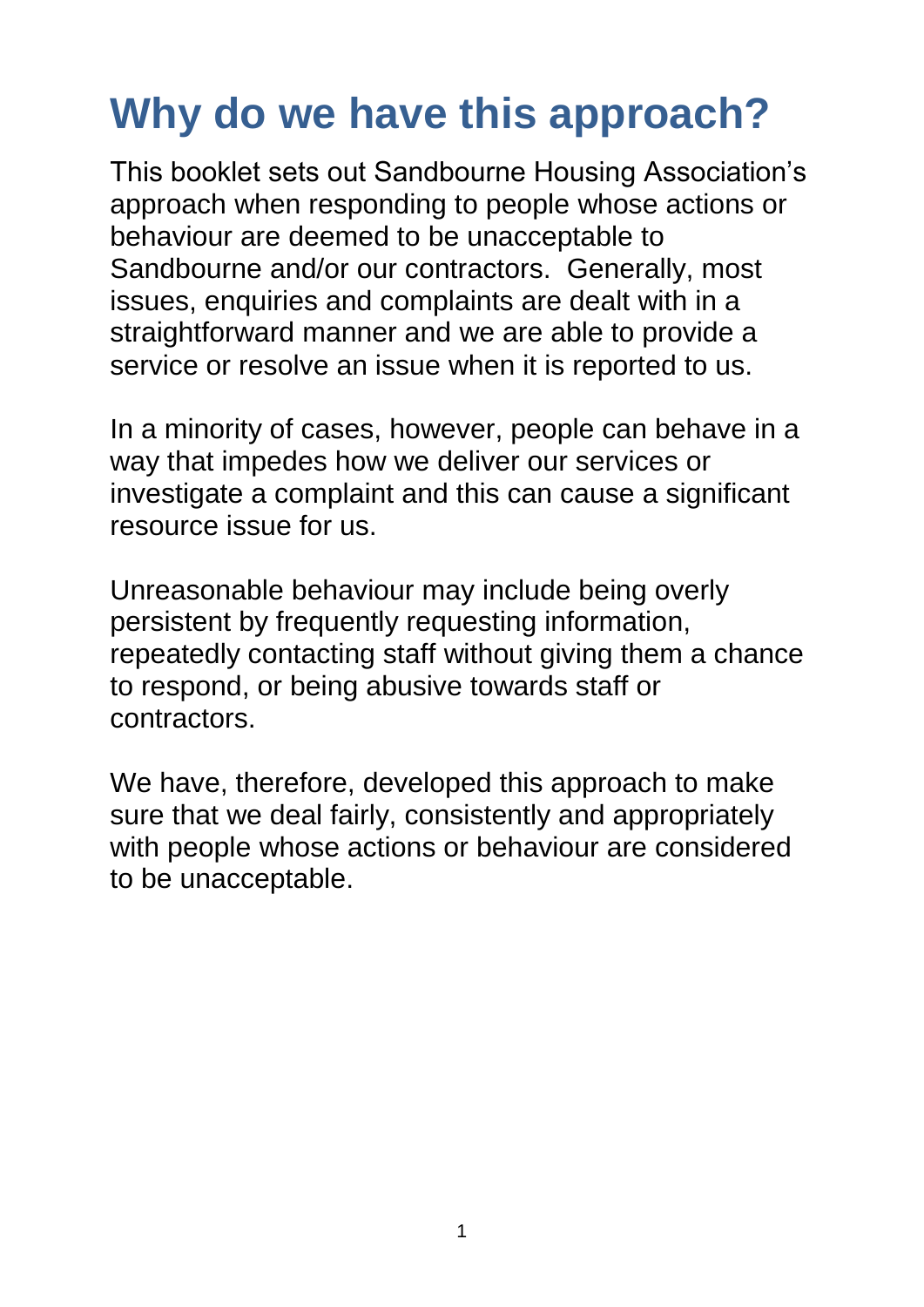### **What are the aims of this approach?**

Sandbourne aim to:

- Make sure that everyone who approaches us is given the right to be heard, understood and respected and we provide a service that is accessible to everyone who is entitled to it. However, we retain the right, where we consider the actions of someone to be unacceptable, to restrict or change such access.
- Make sure that Sandbourne staff involved with delivering a service or investigating a complaint do not experience abusive, threatening or unacceptable behaviour or language from an applicant, tenant or leaseholder and/or member of their household or visitors.
- Clearly define what action we will take if we consider someone to be acting unreasonably.
- Make sure that we manage expectations, particularly where these are unrealistic, in a fair and consistent manner.
- Make sure that we focus on delivering excellent services or resolving genuine complaints within the resources we have available.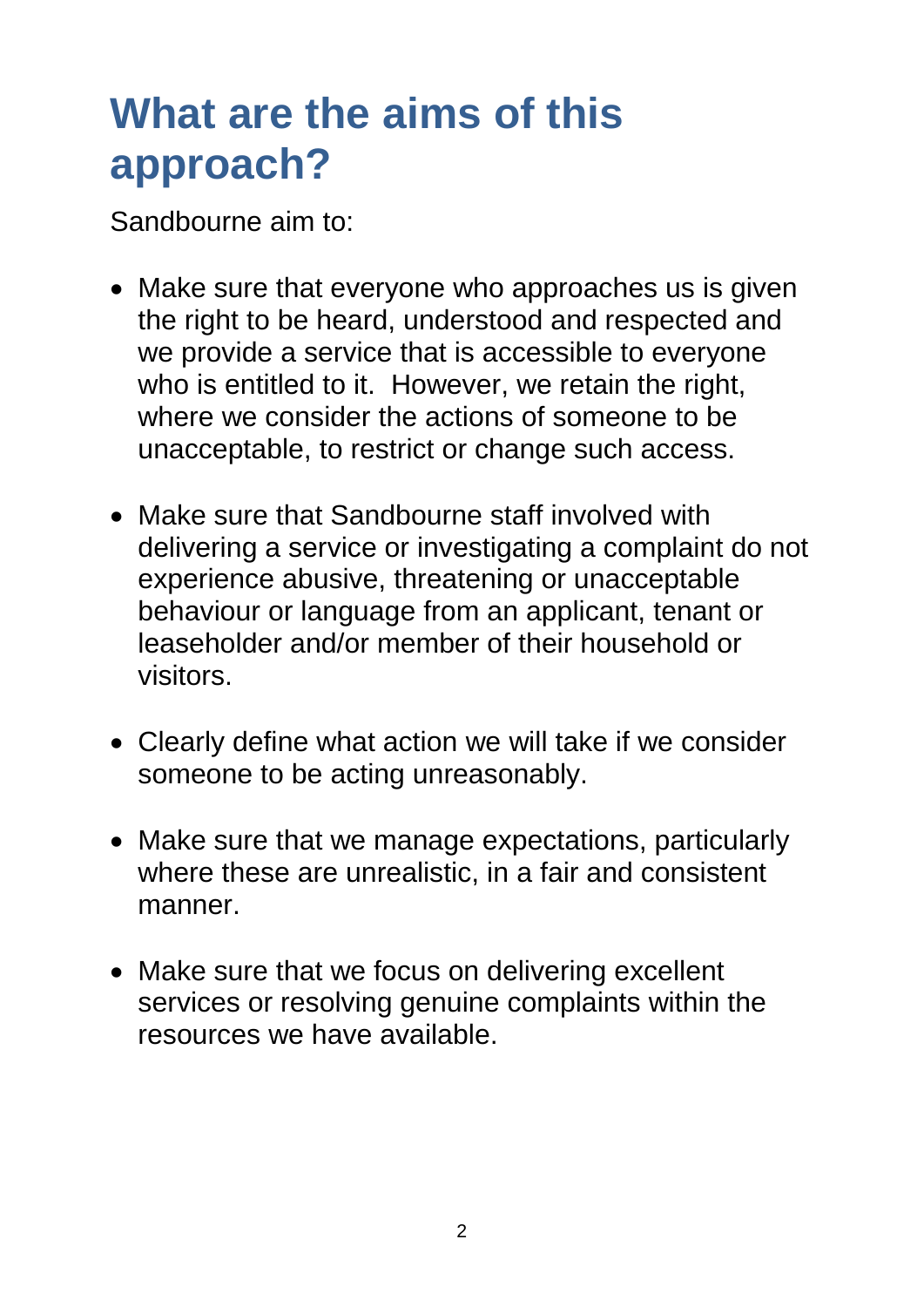## **What is unacceptable behaviour?**

We understand that when people are unhappy or dissatisfied they may act out of character and we do not view behaviour as unacceptable just because someone if forceful or determined.

However, the actions of people who are angry, demanding or persistent may result in unreasonable demands on, or unacceptable behaviour towards, Sandbourne staff. It is these actions that we consider unacceptable and which we aim to manage under this approach.

### **Aggressive or abusive behaviour**

Violence is not restricted to acts of aggression that may result in physical harm. It also includes behaviour or language that may cause staff to feel threatened or abused. Examples include threats, physical violence, personal verbal abuse, derogatory remarks and rudeness. We expect our staff to be treated courteously and with respect. It is unacceptable when anger escalates into aggression.

### **Unreasonable demands**

People occasionally make what we consider unreasonable demands on staff time through the amount of information they seek or provide, the nature. timing and scale of service they expect, or the number of approaches they make. What amounts to unreasonable demands will always depend on the circumstances surrounding the behaviour and the seriousness of the issues raised. Examples include demanding responses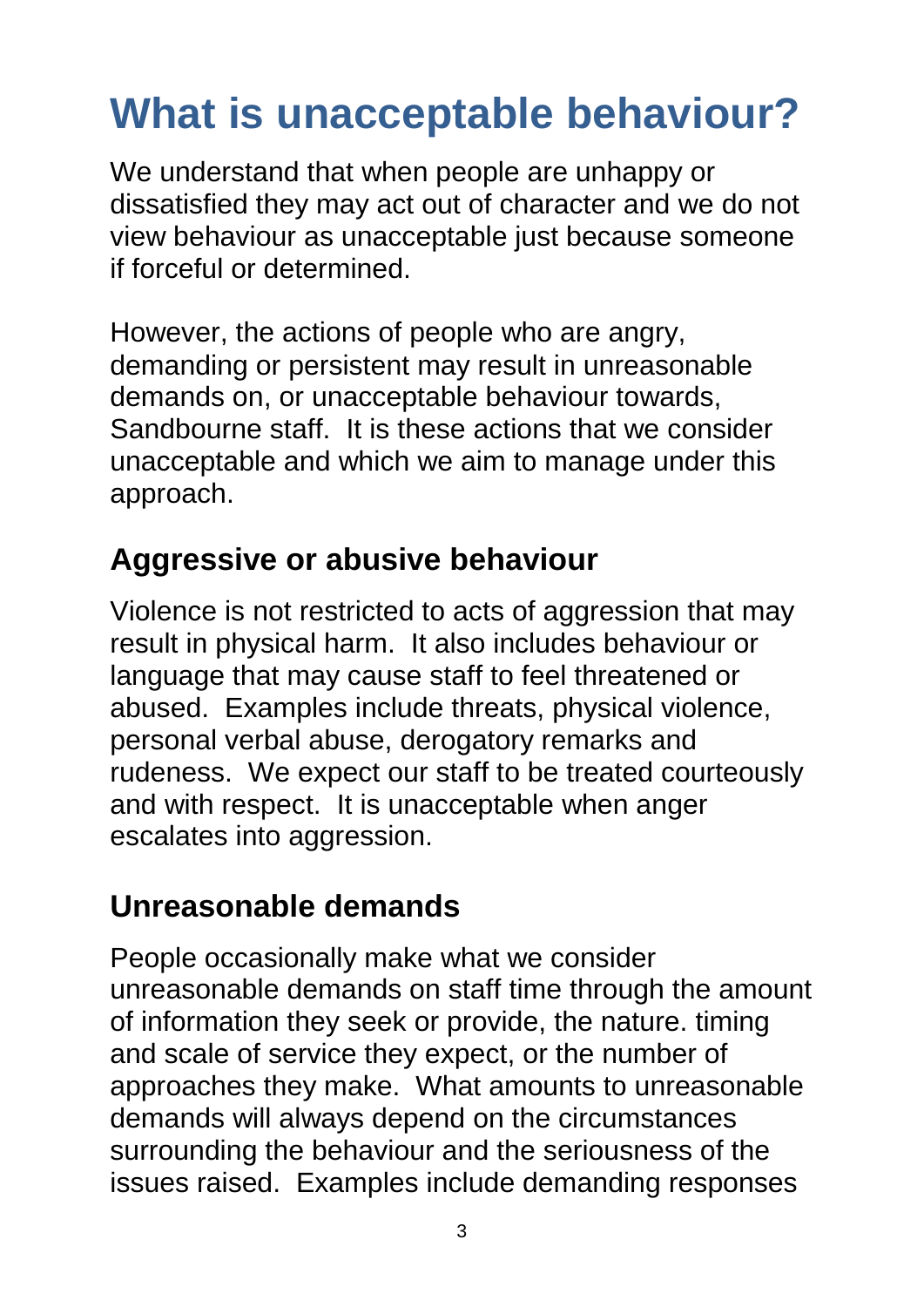within an unreasonable timescale, insisting on seeing or speaking to a particular member of staff, continual phone calls/emails/letters, pursuing the same issue or complaint through alternative avenues, eg other resources at Sandbourne, a Member of Parliament, the Ombudsman Service, etc, or repeatedly changing the substance of the issue or complaint.

We consider these demands as unacceptable and unreasonable if they start to impact substantially on our work, such as taking up an excessive amount of staff time or hindering service delivery.

#### **Unreasonable persistence**

People may persist in disagreeing with the action or decision taken in response to their case, or contact Sandbourne persistently about the same issue. Examples include refusal to accept a decision made in relation to a complaint, refusal to accept explanations relating to what Sandbourne can or cannot do, and continuing to pursue a case without presenting any new information.

The initial approach to Sandbourne may be entirely reasonable; it is the persistent behaviour that is not (we consider the actions of persistent complainants and other people to be unacceptable when their complaint is not legitimate and takes the focus of staff time away from dealing with and responding to genuine issues).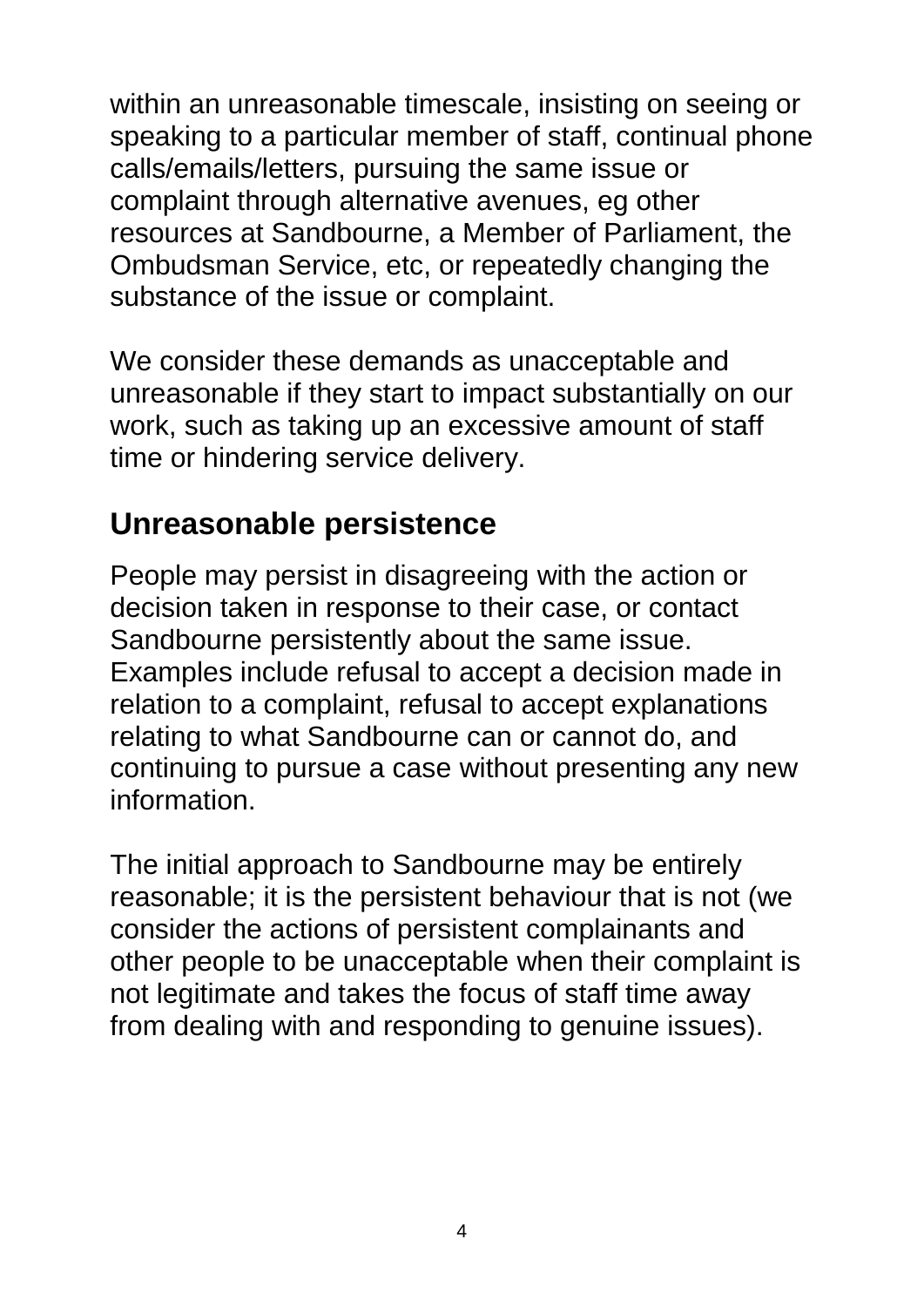### **How will Sandbourne manage unacceptable behaviour?**

We will assess each incident on a case by case basis, taking account of the seriousness of the issue. We may consider these options:

#### **Contact the person(s) in writing or by telephone**

We will explain why their behaviour is causing concern and explain the actions we may take if their behaviour isn't addressed.

#### **Restrict contact with Sandbourne**

This could include personal contact with staff, via personal visits, telephone, letter, email or the emergency call system. The person(s) will be notified in writing of our decision. When a contact restriction is in place, we will provide a named member of staff and method of contact to use. The person(s) will still be able to contact us in the event of an emergency.

#### **End telephone calls if the person is aggressive or abusive**

Usually, the caller will be given a warning that unless they alter their behaviour the call will be terminated and if this does not happen the staff member taking the call has the right to make this decision.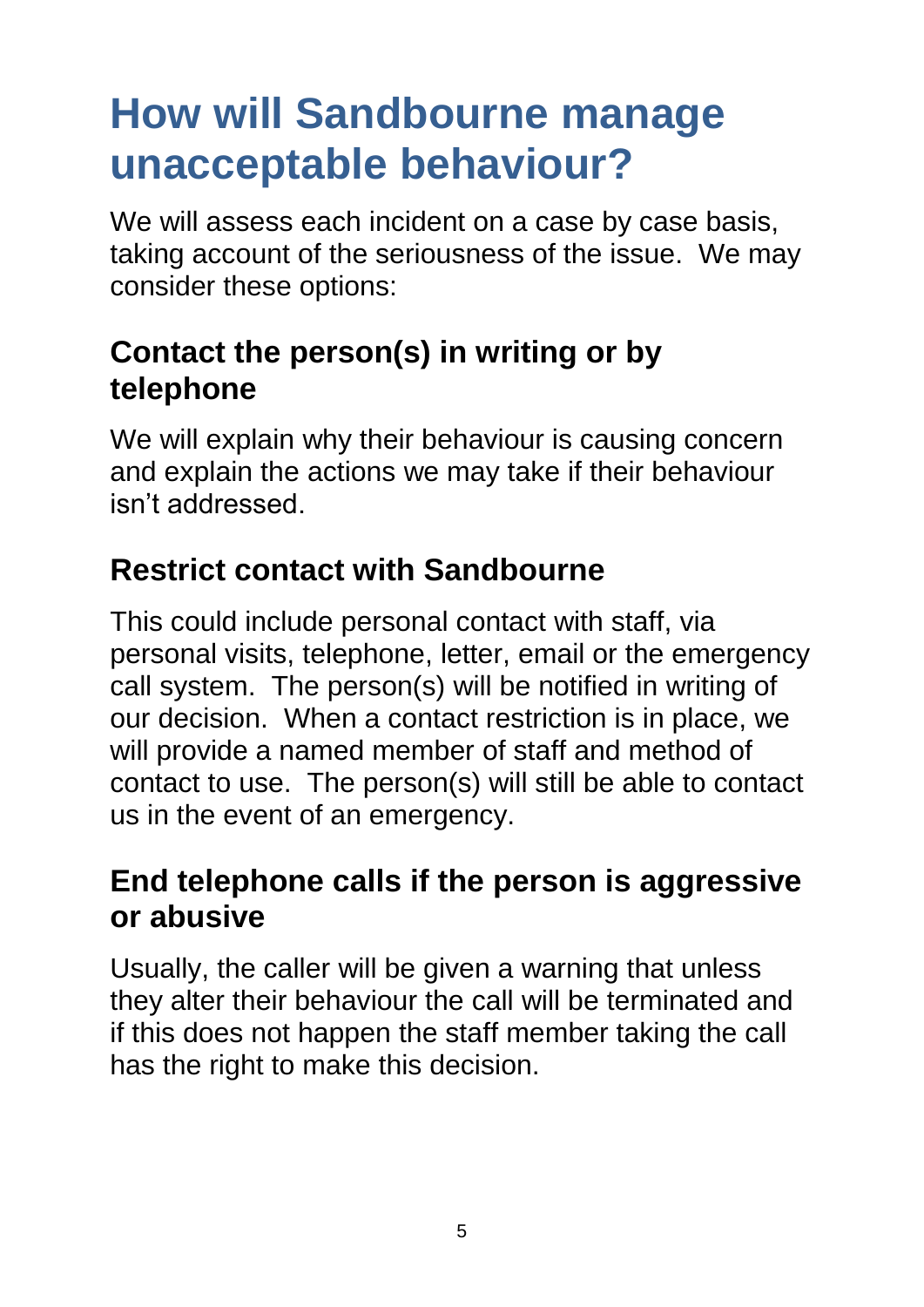#### **Return or destroy excessive emails, letters or documents**

We will return excessive amounts of correspondence, explaining why we've taken this action. In extreme circumstances, or where documents are offensive or defamatory, we will destroy them or they may be used in evidence for criminal or other investigations.

#### **End all contact when threatened with physical violence, verbal abuse or harassment**

Incidents may be reported to the police and we may add a warning to the record of that person(s). We will also assess if the behaviour is a breach of tenancy/lease and take appropriate action.

### **What happens if the person disagrees with the decision?**

Decisions to restrict contact will only be taken after careful consideration. Wherever possible, the person(s) will be given the opportunity to modify their behaviour before the decision is taken. A person can appeal the decision to restrict contact; this can be made in writing to the Chief Executive, who will advise if the arrangements still apply or a different course of action is necessary.

Residents/leaseholders should be aware that persistent or unreasonable behaviour may place them in breach of their occupancy agreement and we may consider taking legal action. We may also consider applying for possession of the property or apply for an injunction to prevent future unreasonable behaviour. Breaches of these could lead to eviction or a custodial sentence.